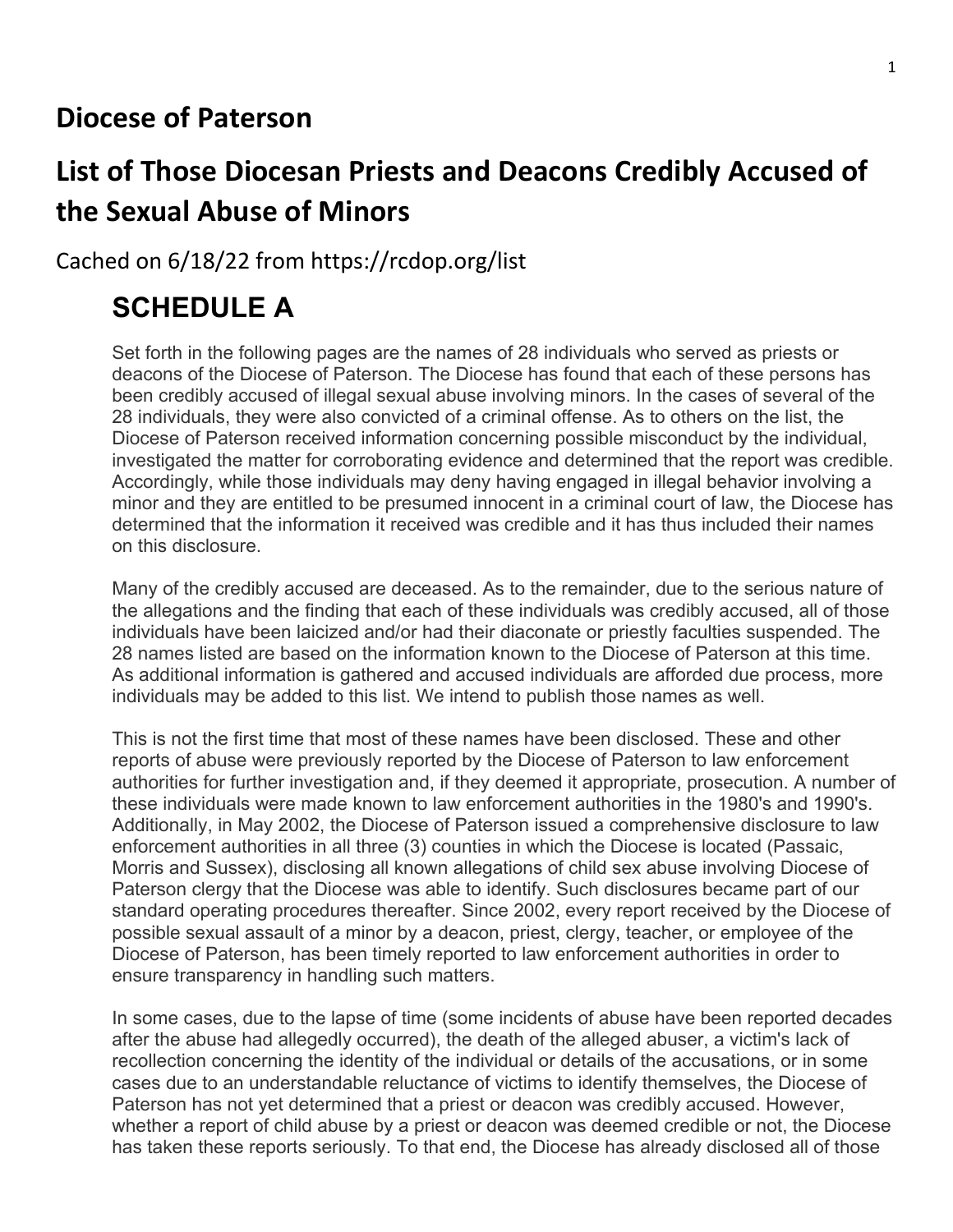reports (and many others) to county and state law enforcement authorities for further investigation. The Diocese is continuing its review as well.

The protocol in instances involving sexual abuse of a minor is to immediately suspend the priest or deacon from public ministry or from any job that would generally involve contact with children, and to interview the accused concerning the allegation. If there are doubts as to whether the accused committed the act, he is subject to examination by outside experts, he is subject to review by a Diocesan Review Board and, if needed, he is subject to a trial per Canon Law.

The names of priests and deacons from the Diocese of Paterson, including those listed here, also were previously published in civil complaints filed both before and after 2002. Many of those cases were settled with the plaintiffs and their attorneys through common settlement agreements. The Diocese of Paterson will in no way try to shield those names from public disclosure or disclosure to law enforcement. Instead, since 2002, no settlement agreement in such cases provides for any confidentiality. In other words, the victims and their attorneys have been free to speak publicly, to name the alleged perpetrator and even to disclose the settlement amount.

Moreover, the Diocese of Paterson declared in 2002 that, regardless of when any settlement agreement was entered, the Diocese would not seek to enforce any confidentiality clause contained in any settlement agreement involving child sex abuse by clergy. At all times, we have respected the victims' wishes. We simultaneously reported the allegations to law enforcement. We took action against perpetrators. This included suspending their priestly or diaconate faculties and/or seeking their laicization. This ensured that the alleged perpetrator could never be understood to be a priest or deacon in good standing nor in a position to commit such abuse as a priest or deacon in good standing.

Additionally, the Diocese of Paterson is requesting that any person who was the victim of sexual abuse by a Diocese of Paterson priest, deacon, teacher or employee, please contact the Attorney General's Hotline at 855-363-6548 and/or the Paterson Diocese at (973) 777- 8818 to report the name of any individual priest, deacon, teacher or employee of the Diocese who you believe has engaged in the illegal sexual abuse of a minor, regardless of whether the individual is still working for the Diocese. Through such disclosures by victims, it is the intention and expectation of the Diocese that all perpetrators of child abuse within the Diocese be identified and, to the extent they have not already been removed, to remove them from their duties.

Finally, we wish to note that certain Catholic priests or deacons who have no formal connection under The Code of Canon Law or civil law with the Diocese of Paterson and do not fall under the ecclesiastical governance of the Diocese of Paterson, including those associated with particular religious orders or congregations that operate parishes or Catholic schools geographically located within the territory of the Diocese of Paterson, have been accused of acts involving the sexual abuse of minors. It is understood that some religious orders or congregations have already publicly disclosed, or intend to publicly disclose in the near future, a list of their members who have been credibly accused of such acts. This Schedule A does not include the names of individuals from those religious orders or congregations.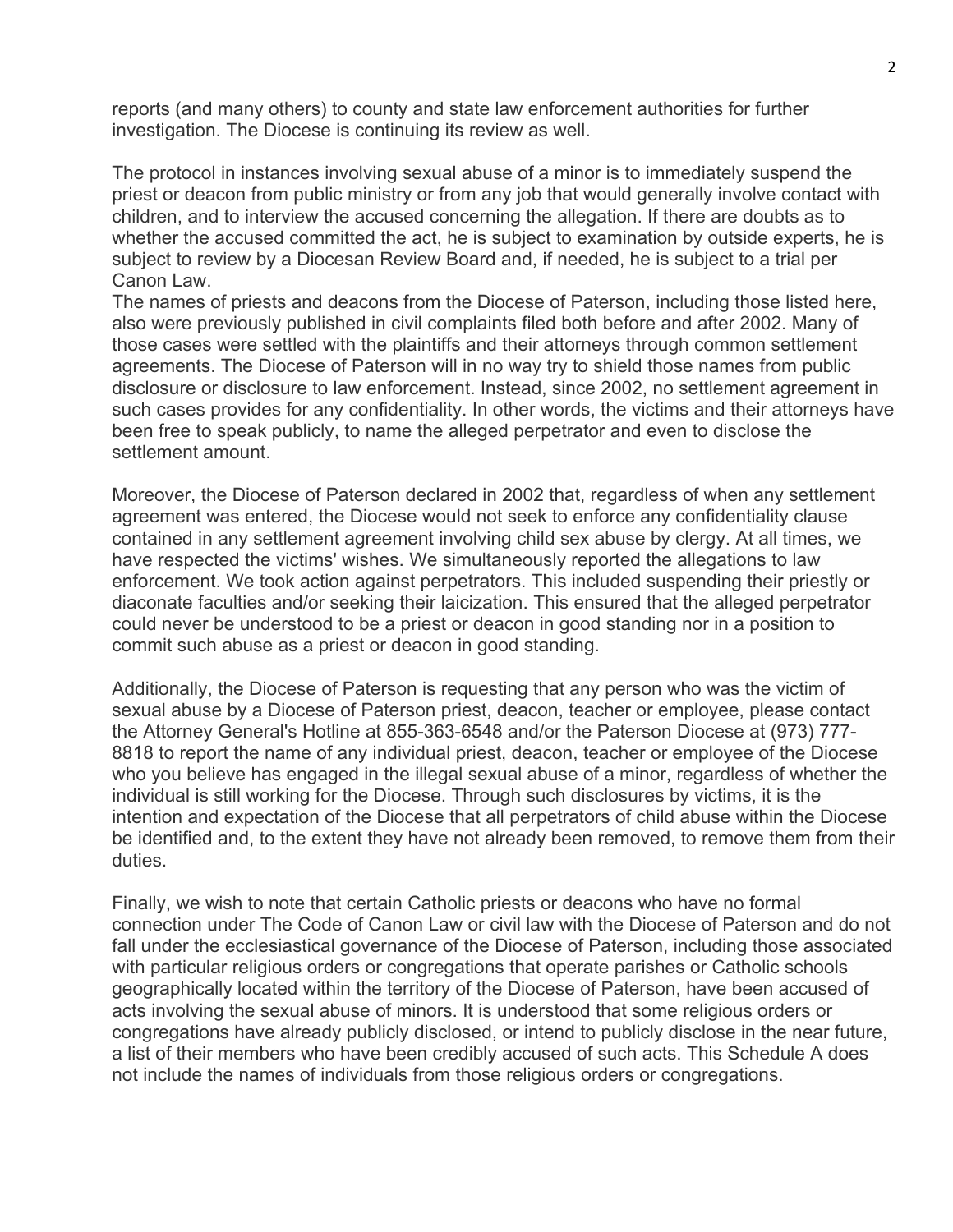## **Names of Those Determined to Be Credibly Accused**

Name: Jose Alonso Born: June 13, 1940 Ordained: 1968 Status: Deceased — September 29, 2003 Accusations: Multiple Assignments:

- St. Agnes, Paterson
- St. John Cathedral
- Our Lady of Victories, Paterson
- St. John Cathedral

Name: Charles Bradley Born: March 12, 1942 Ordained: June 28, 1968 Status: Removed from Ministry - 1995 Accusations: One Assignments:

- St. John Cathedral, Paterson
- Neumann House, Wayne
- Faculty, Paterson Catholic High School, Paterson
- Faculty/Chaplain, Bayley-Ellard High School, Madison
- Our Lady of Consolation, Wayne
- Faculty, DePaul Catholic High School, Wayne

Name: George Costigan Born: October 2, 1926 Ordained: May 25, 1974 Status: Removed from Ministry - April 28, 1994 Deceased - September 21, 2015 Accusations: One Assignments:

Chaplain, Dover General Hospital, Dover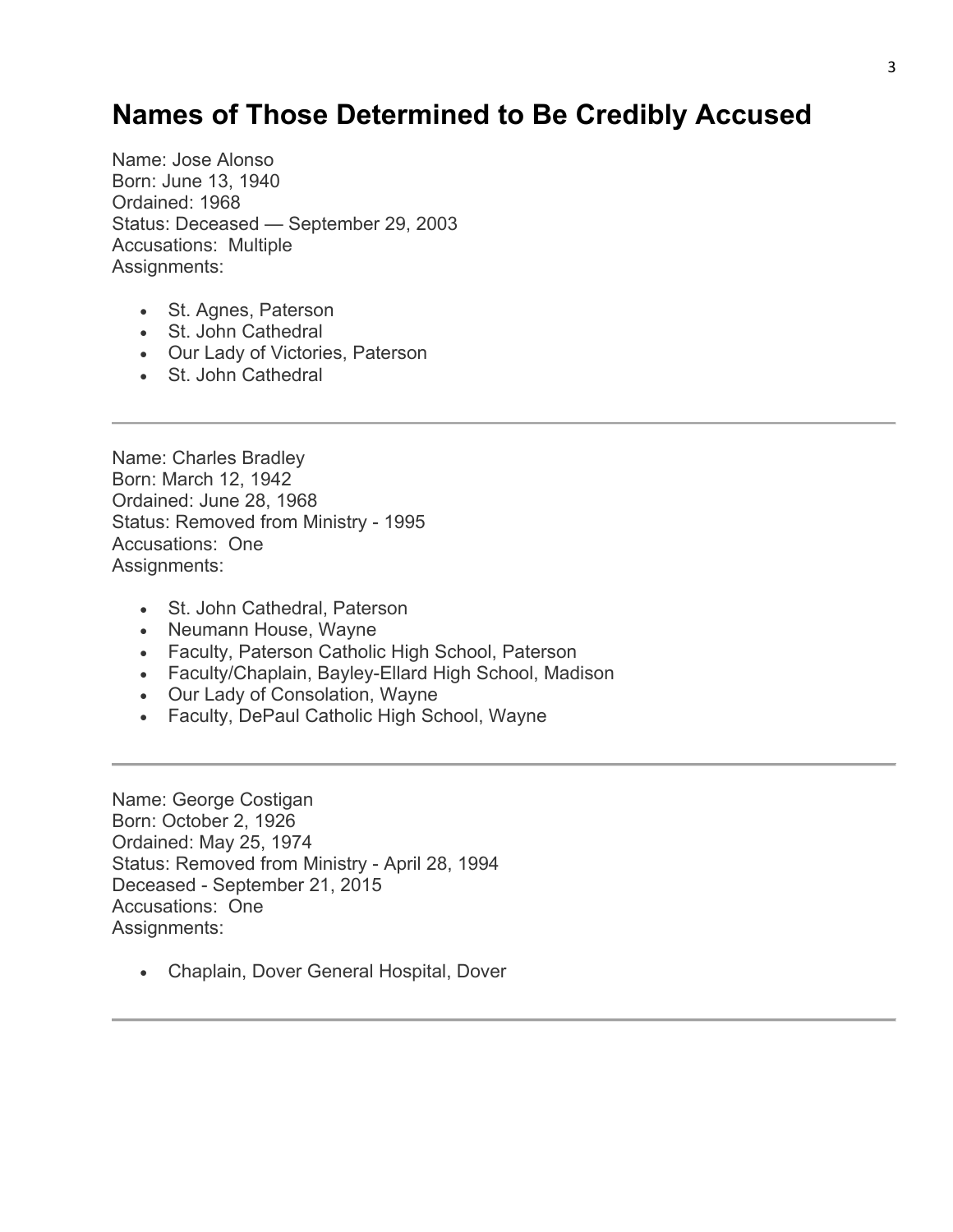Name: Absalom Coutinho Born: December 2, 1944 Ordained: April 23, 1972 Status: Removed from Ministry April 20, 2002 Accusations: Multiple Assignments:

- St. Jude, Budd Lake
- Our Lady of Mt. Carmel, Boonton
- Immaculate Heart of Mary, Wayne
- Annunciation, Wayne

Name: William Cramer Born: December 26, 1951 Ordained: May 14, 1977 Status: Removed from Ministry —June 2002 Accusations: Multiple Assignments:

- Our Lady of the Lake, Sparta
- Our Lady of Mt. Carmel, Boonton
- Chaplain, St. Joseph Hospital, Paterson

Name: Francis Dennehy Born: February 28, 1925 Ordained: June 3, 1950 Status: Deceased — August 10, 1995 Accusations: Multiple Assignments:

- Our Lady of Victories, Paterson
- Chaplain U.S. Navy
- Assumption, Morristown
- Chaplain, St. Joseph Hospital, Paterson
- St. Nicholas, Passaic
- St. Vincent DePaul, Stirling
- St. Therese, Paterson
- St. Pius X, Montville
- St. Thomas, Ogdensburg
- St. Christopher, Parsippany
- Immaculate Conception, Franklin
- Our Lady Queen of Peace Cathedral, Honolulu, Hawaii
- Chaplain, Wayne General Hospital and Chilton Hospital, Wayne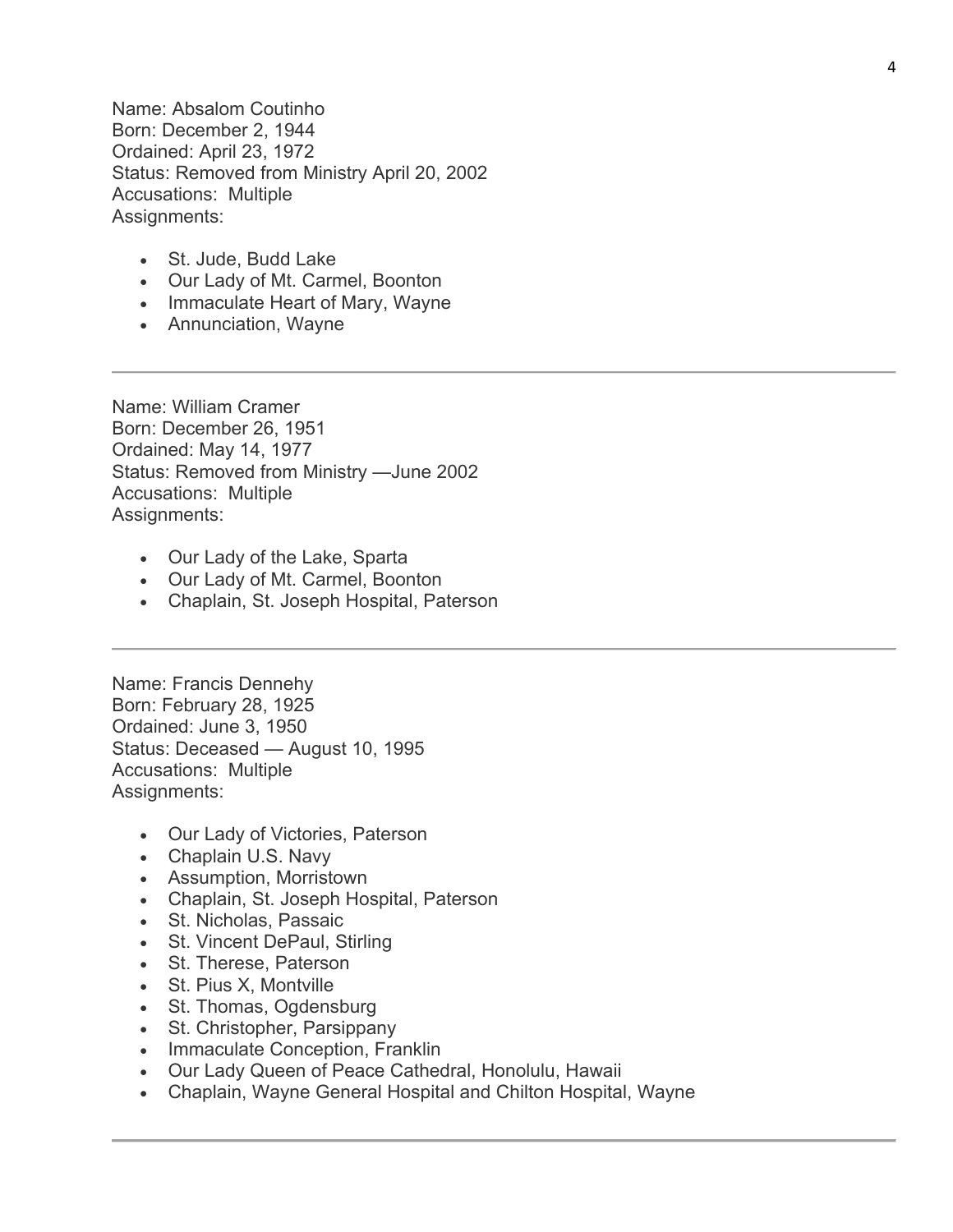Name: John Derricks Born: August 5, 1916 Ordained: June 7, 1941 Status: Deceased — November 17, 2010 Accusations: One Assignments:

- St. Joseph, Paterson
- Holy Spirit, Pequannock
- Assumption, Morristown

Name: Stanislaus Durka Born: October 23, 1914 Ordained: June 25, 1939 Status: Deceased — June 21, 1983 Accusations: One Assignments:

- St. Virgil, Morris Plains
- St. Joseph, Passaic
- St. Stephen, Paterson
- St. Joseph, Passaic
- St. Thomas, Ogdensburg

Name: Patrick Erwin Born: January 10, 1943 Ordained: December 21, 1967 Status: Removed from Ministry — November 15, 2004 Deceased — December 8, 2017 Accusations: Multiple Assignments:

- St. Gerard Majella, Paterson
- St. Joseph, Paterson
- Director, Catholic Community Center
- Social Action Department (in residence Our Lady of Victories, Paterson)
- Director, Office for Pastoral Planning
- Service outside the Diocese
- Our Lady of Fatima, Highland Lakes
- St. Mary, Paterson
- Service outside the Diocese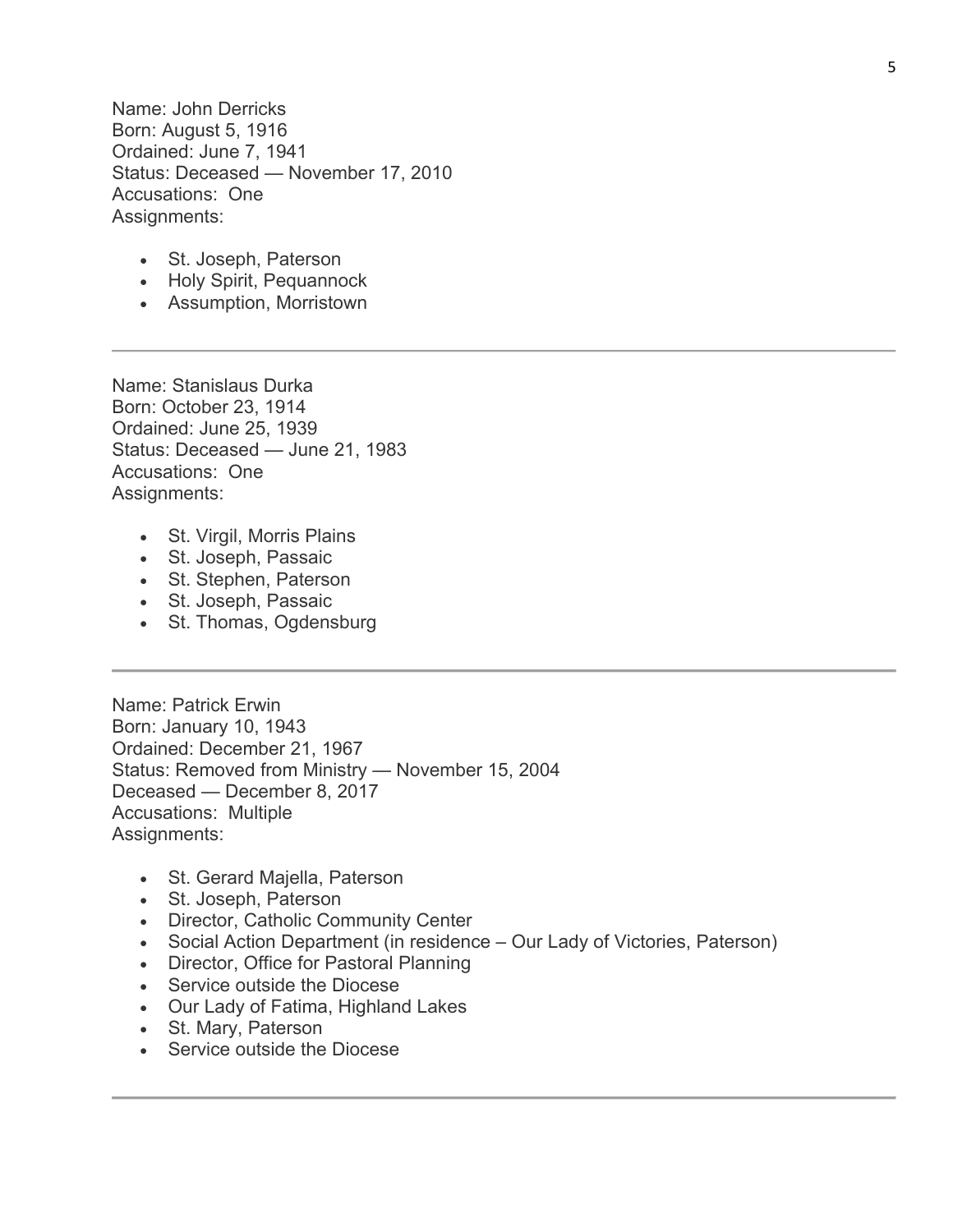Name: Carlos Guzman Born: December 6, 1946 Ordained: 1981 Status: Removed from Ministry — October 20, 1981 Accusations: Multiple Assignments:

• St. John Cathedral, Paterson

Name: James Hanley Born: August 26, 1936 Ordained: May 26, 1962 Status: Removed from Ministry — February 1986 Laicized — February 7, 2003 Accusations: Multiple Assignments:

- St. Andrew, Clifton
- Our Lady of Good Counsel, Pompton Plains
- St. Christopher, Parsippany
- St. Joseph, Mendham
- Immaculate Heart of Mary, Wayne
- In service, Diocese of Albany

Name: John Heekin Born: September 19, 1937 Ordained: 1963 Status: Removed from Ministry — November 17, 2011 Deceased - July 1, 2018 Accusations: Multiple Assignments:

- St. Mary, Paterson
- St. Pius X, Montville
- St. Therese, Paterson
- Faculty, Bayley-Ellard High School, Madison
- Faculty, Pope Pius XII High School, Passaic
- Immaculate Conception, Franklin
- Holy Cross, Wayne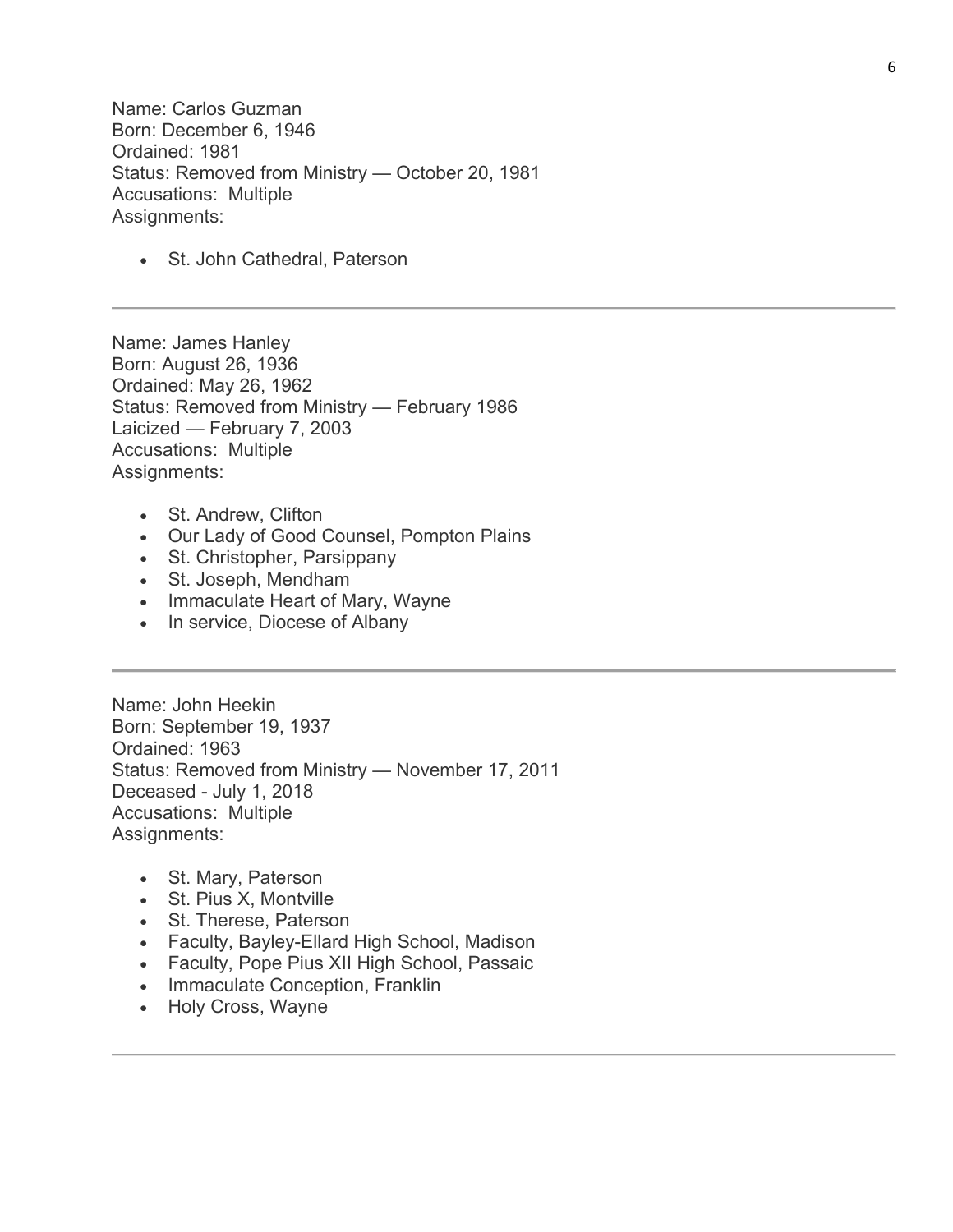Name: John Hewetson Born: January 9, 1904 Ordained: June 8, 1930 Status: Deceased – February 12, 1987 Accusations: Multiple Assignments:

- Our Lady of Victories, Paterson
- St. Cecilia, Rockaway
- St. Joseph, Paterson
- Western Sussex Missions, Lafayette
- St. Joseph, Lincoln Park
- St. Joseph, Newton
- St. George, Paterson
- St. Vincent de Paul, Stirling
- St. Joseph, Mendham
- St. Michael, Netcong
- St. Paul, Clifton

Name: Jose Lopez Born: January 14, 1979 Ordained: May 28, 2011 Status: Removed from Ministry -July 9, 2013 Accusations: One Assignments:

• St. Mary and St. Nicholas, Passaic

Name: Peter McBride Born: May 30, 1935 Ordained: June 11, 1960 Status: Removed from Ministry — October 1, 1994 Accusations: Multiple Assignments:

- St. Virgil, Morris Plains
- St. Clare, Clifton
- St. Peter, Parsippany
- St. Andrew, Clifton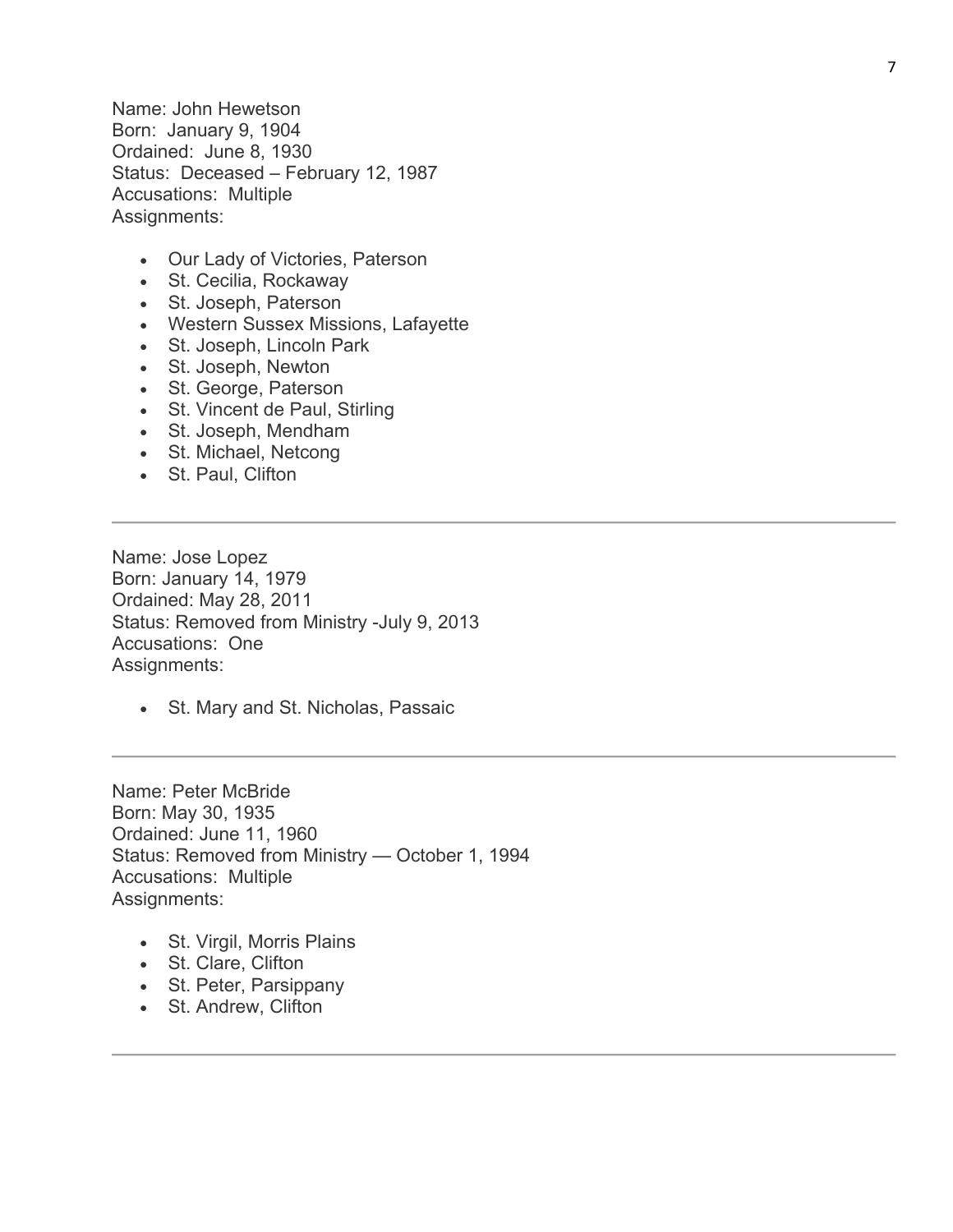Name: William Mockus Born: June 24, 1945 Ordained: May 4, 1974 Status: Removed from Ministry — 1995 Deceased — July 24, 2014 Accusations: One Assignments:

- Our Lady of the Valley, Wayne
- Our Lady of Mercy, Whippany

Name: Joseph Molloy Born: 1927 Ordained: 1953 Status: Deceased - June 25, 2000 Accusations: Multiple Assignments:

St. Nicholas, Passaic

Name: Marcin Nurek Born: March 16, 1979 Ordained: July 1, 2017 Status: Removed from Ministry — August 3, 2017 Accusations: One Assignments:

St. Catherine of Siena, Mountain Lakes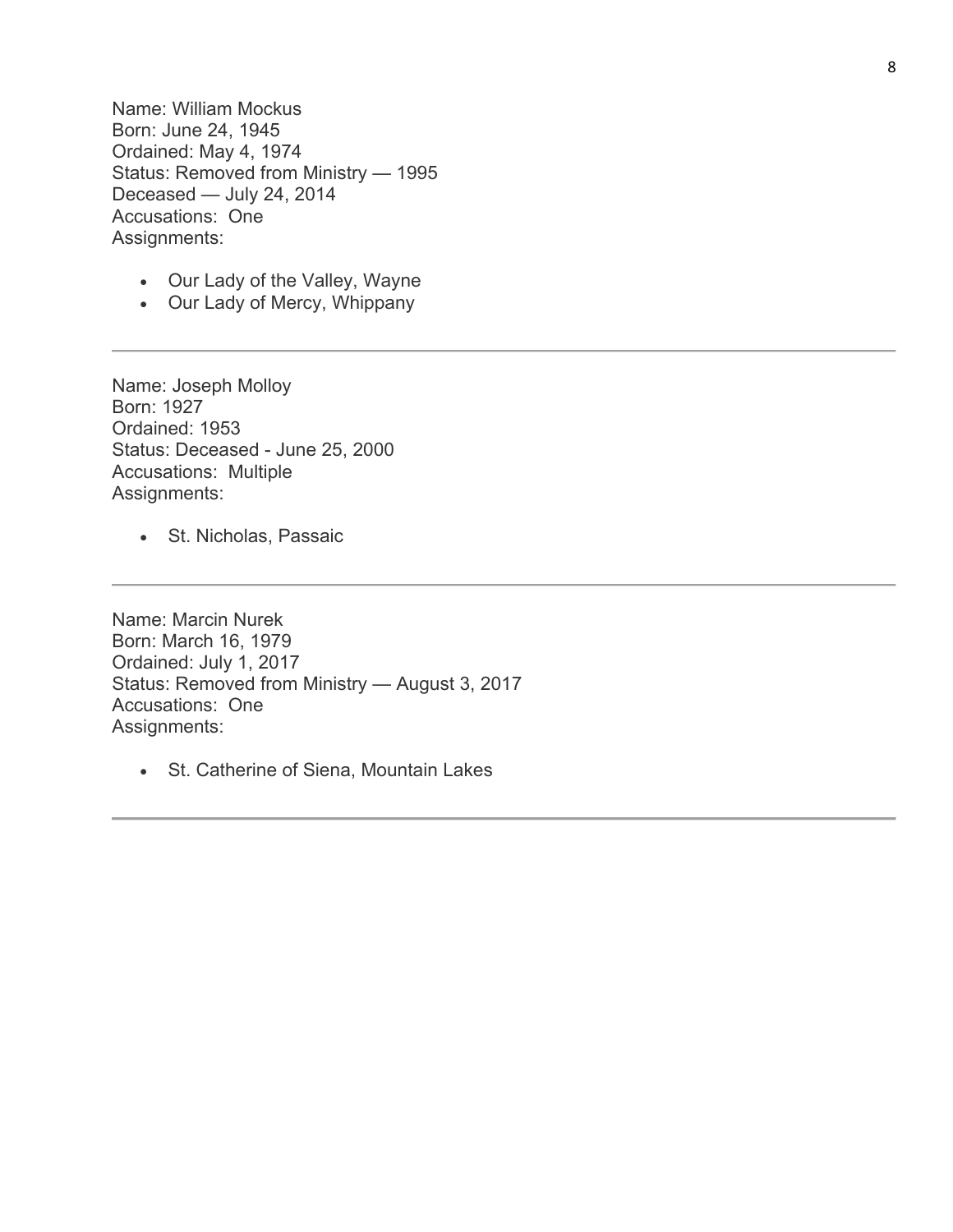Name: John Pisarcik Born: March 18, 1944 Ordained: May 30, 1970 Status: Removed from Ministry — October 8, 1991 Accusations: Multiple Assignments:

- Teacher, Morris Catholic High School, Denville Residence at St. Pius X, Montville
- St. Cecelia, Rockaway
- Principal, Neumann Prep, Wayne
- Principal, Morris Catholic High School, Denville
- St. Cecelia, Rockaway
- Faculty, Christ the King Seminary, E. Aurora, NY
- Vice Principal, Bayley-Ellard High School, Madison
- Chaplain, St. Francis Health Resort Complex, Denville
- Sacred Heart, Rockaway

Name: Walter Pruschowitz Born: December 13, 1928 Ordained: May 27, 1961 Status: Deceased — February 21, 2004 Accusations: Multiple Assignments:

- Holy Trinity, Passaic
- Immaculate Conception, Franklin
- Holy Trinity Passaic

Name: James Scott Born: November 20, 1948 Ordained: May 4, 1974 Status: Removed from Ministry - 1995 Accusations: One Assignments:

- Faculty, Paul VI High School, Clifton
- Our Lady Star of the Sea, Lake Hopatcong
- Faculty, Pope John High School, Sparta
- Faculty, DePaul High School, Wayne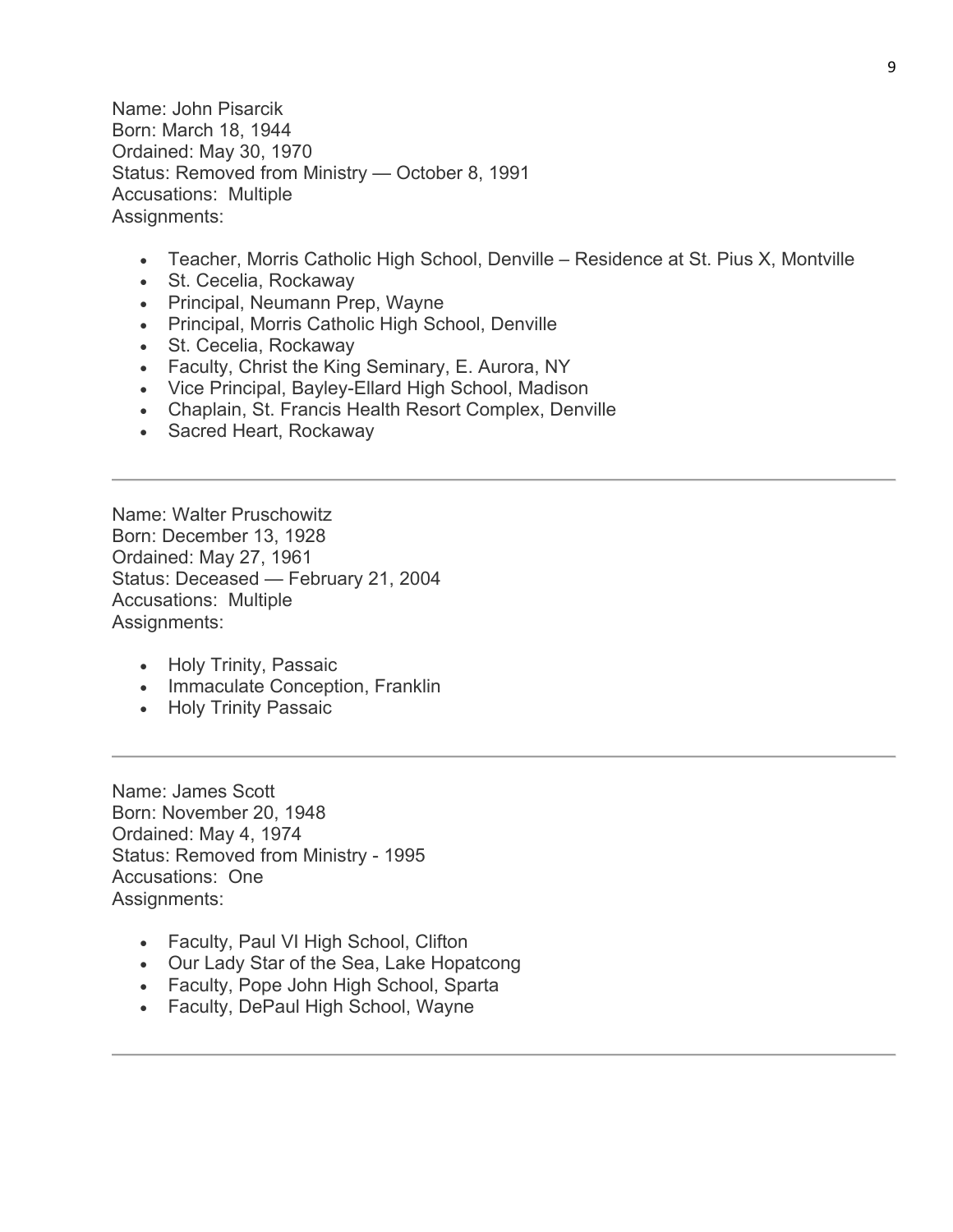Name: James A.D. Smith Born: February 21, 1931 Ordained: May 26, 1956 Status: Deceased — January 27, 2015 Accusations: Multiple Assignments:

- St. Anthony, Hawthorne
- Holy Family, Florham Park
- Chaplain, St. Joseph Hospital
- St. Monica, Sussex (summer assistant)
- Our Lady of Victories, Paterson
- St. Monica, Sussex
- St. Christopher, Parsippany
- St. Rose of Lima, East Hanover
- St. Patrick, Chatham
- St. George, Paterson
- St. Therese, Succasunna

Name: Ralph Sodano Born: March 13, 1941 Ordained: May 27, 1967 Status: Removed from Ministry — April 20, 2002 Deceased — October 22, 2008 Accusations: Multiple Assignments:

- St. Brendan, Clifton
- Diocesan Director of Catholic Scouting
- Teacher, Pope Pius XII High School, Passaic
- St. Rose of Lima, East Hanover
- Chaplain, United States Navy
- Sacred Heart, Dover
- Our Lady of the Mountain, Long Valley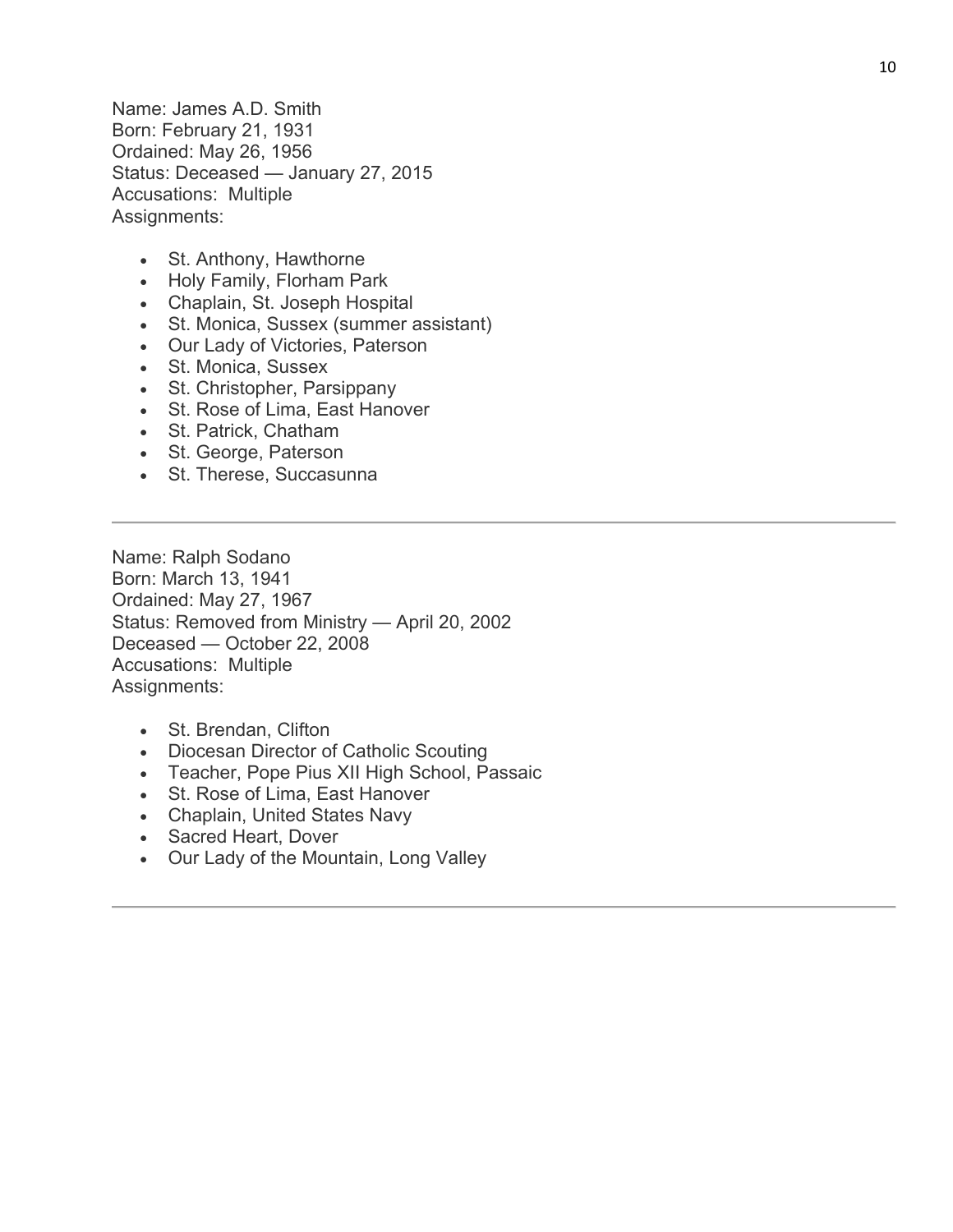Name: Allen Stepien Born: December 28, 1936 Ordained: May 29, 1965 Status: Removed from Ministry — April 20, 2002 Accusations: Multiple Assignments:

- St. Rose of Lima, East Hanover
- Assumption, Morristown
- St. Anthony, Hawthorne
- St. Philip, Clifton
- St. Mark, Long Valley

Name: John Sutton Born: November 25, 1943 Ordained: 1970 Status: Deceased — 2000 Accusations: One Assignments:

- St. Andrew, Clifton
- St. Agnes, Paterson
- Chaplain, St. Joseph :Hospital
- Our Lady of Mt. Carmel, Swartswood
- St. Patrick, Chatham
- Excardinated/Incardinated Diocese of Palm Beach

Name: Ronald Tully Born: May 19, 1937 Ordained: November 19, 1966 Status: Removed from Ministry —May 12, 2004 Laicized — January 22, 2016 Deceased — November 29, 2018 Accusations: Multiple Assignments:

- Faculty, Pope Pius High School, Passaic
- Director, Pope Pius High School, Passaic
- Vice Principal/Teacher, Pope Pius High School, Passaic
- Co Principal, Pope Pius High School, Passaic
- St. Rose of Lima, East Hanover
- Immaculate Conception, Franklin
- St. Joseph, Lincoln Park
- Sacred Heart, Dover